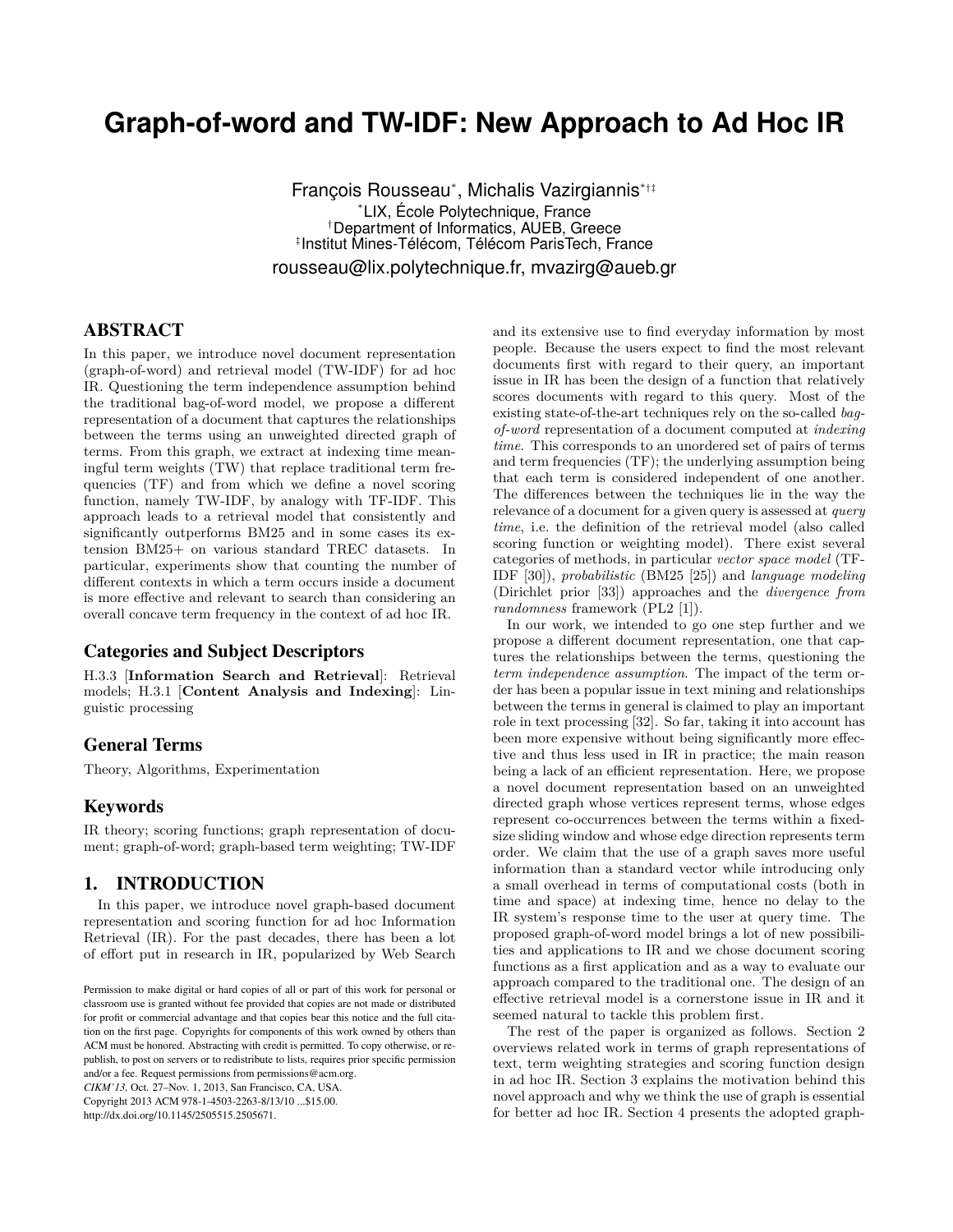of-word model and the associated term weighting strategy. Section [5](#page-3-0) introduces the proposed novel scoring function, denoted TW-IDF, and its relation with TF-IDF and BM25. Section [6](#page-4-0) describes the results we obtained over four standard TREC datasets (two of news articles and two of Web pages) and shows how TW-IDF performs significantly better than TF-IDF and BM25 and in some cases their extensions. Section [7](#page-6-0) discusses and interprets these performances. Finally, section [8](#page-7-0) concludes and mentions future applications for Graph-based Information Retrieval.

# <span id="page-1-0"></span>2. RELATED WORK

Graph representations of text and scoring function design for ad hoc IR are two research topics widely explored on their own but little work has been done around graph-based IR in terms of document representation and weighting model altogether. Blanco and Lioma in [\[2,](#page-8-3) [3\]](#page-8-4) are to the best of our knowledge the only works closely related to ours. Nevertheless, their graph definition differs from ours (see subsection [4.1\)](#page-2-1), they focused on the size of the sliding window of co-occurrences (subsection [4.4\)](#page-3-1) and they applied random walk for term weighting (subsection [4.5\)](#page-3-2). This is not the approach we followed: we preferred an indegree-based term weight to replace the traditional term frequency. And we rather concentrated on the scoring function and the satisfaction of a set of heuristic retrieval constraints defined in [\[6,](#page-8-5) [14\]](#page-8-6), in particular concavity, document length normalization and lower-bounding regularization (subsection [5.3\)](#page-4-1).

Text can be represented as a graph in various ways. We refer to [\[3\]](#page-8-4) for an in-depth review of all the graph representations of a document in the relevant literature. We note in particular the works of Erkan and Radev in [\[5\]](#page-8-7) and Mihalcea and Tarau in [\[16\]](#page-8-8) that both proposed systems, namely LexRank and TextRank, that use centrality measures to extract the most salient vertices of a graph, corresponding to sentences in their case. Those systems and their extensions have had applications in text summarization [\[5,](#page-8-7) [16\]](#page-8-8), keyword detection [\[13\]](#page-8-9) and word sense disambiguation [\[17\]](#page-8-10) among others. What a vertex of a graph represents depends entirely on the context of use and on the level of granularity needed. This can be a sentence [\[5,](#page-8-7) [16\]](#page-8-8), a word [\[16,](#page-8-8) [3\]](#page-8-4) or even a character [\[9\]](#page-8-11). Similarly, an edge represents a meaningful relation between two vertices, either linguistic (e.g. syntactic [\[8\]](#page-8-12) or semantic [\[18\]](#page-8-13)) or statistical (e.g. co-occurrence [\[7\]](#page-8-14)) depending on the use case. Edges can be directed (e.g. according to Jespersen's Rank Theory [\[10\]](#page-8-15) or POS tags [\[3\]](#page-8-4)) or undirected [\[5,](#page-8-7) [16\]](#page-8-8), weighted (e.g. frequency [\[13\]](#page-8-9) or strength [\[5,](#page-8-7) [16\]](#page-8-8) of the relation) or unweighted [\[3\]](#page-8-4).

Designing and optimizing retrieval models are cornerstone issues in IR because a novel or an improved retrieval model would lead to improved performance for all search engines. There have been many works done on both aspects. We refer to [\[15\]](#page-8-16) for a review of the different categories of methods that have been proposed. In particular, we highlight *vector space model* (TF-IDF [\[30\]](#page-8-0)), *probabilistic* (BM25 [\[25\]](#page-8-1)) and *language modeling* (Dirichlet prior [\[33\]](#page-9-0)) approaches and the *divergence from randomness* framework (PL2 [\[1\]](#page-8-2)). Regarding improvements that benefit to all these scoring functions, Fang *et al.* introduced in [\[6\]](#page-8-5) heuristic retrieval constraints that any weighting model should satisfy. Lv and Zhai recently proposed in [\[14\]](#page-8-6) an additional lower-bounding regularization that initial models failed to include. When proposing a novel scoring function such as TW-IDF in our

case, one has to take into account these mathematical properties in order to build a more robust model.

Note that all the retrieval methods we mentioned rely on a bag-of-word representation of a document and a frequencybased term weighting. They all assume a vector of term frequencies (TF) and a vector of document frequencies (DF) for each term. More generally, a retrieval model could be defined as a function of a term weight (TW) and a document weight (DW). In this context, there have been some alternatives proposed to challenge the traditional frequency-based TW (e.g. graph-based TW [\[2,](#page-8-3) [3\]](#page-8-4) or POS-based TW [\[12\]](#page-8-17)). But overall less effort has been devoted to proposing a different term weighting strategy compared to a novel retrieval model still based on a bag-of-word representation and term frequencies. In our work, we propose novel document representation (graph-of-word), term weighting (indegree) and scoring function (TW-IDF).

# <span id="page-1-1"></span>3. MOTIVATION

Semantically speaking, word order and word dependence do matter. *Mary is quicker than John* and *John is quicker than Mary* are clearly different phrases. Yet, their bag-ofword representation is the same. Still, it seems intuitive that two documents with similar bag-of-word representations are similar in content [\[15\]](#page-8-16) if not in meaning and thus, should be both retrieved for a query on that content. Moreover, this has shown to work already well in practice for ad hoc IR, whether it be the *term frequency vector* representation in the vector space model [\[27\]](#page-8-18) or be it the *term independence assumption* in probabilistic IR [\[24\]](#page-8-19) or be it the *unigram language model* in language modeling IR [\[22\]](#page-8-20). Nevertheless, the impact of the term order has been a popular issue and relationships between the terms in general is claimed to play an important role in text processing [\[32\]](#page-9-1). This motivated us to find a representation that would capture these relationships while being as efficient as the traditional one at query time. Indeed, effectiveness should not be improved at the cost of efficiency. The users are expecting both instant and relevant results and are not ready to sacrifice one for the other, at least in the context of Web search.

Graphs have already been successfully used in Search and Information Retrieval. Page *et al.* with PageRank [\[21\]](#page-8-21) is probably one of the most seminal works that applies link analysis to the Web's structure. The algorithm computes the probability of the user ending at a given Web page and provides at indexing time meaningful static document scores to boost the dynamic scores computed from the scoring function at query time. In fact, Blanco and Lioma in [\[2,](#page-8-3) [3\]](#page-8-4) apply PageRank on their graph-of-word to get static term weights as an alternative to the term frequencies, favoring terms that appear in a lot of different contexts. More recently, Bonchi *et al.* proposed in [\[4\]](#page-8-22) a novel method for query recommendation based on the computation of the center-piece subgraph for a given query in a query-flow graph. Informally, it consists of a small subgraph that best captures the connections between the source nodes (here, the query terms) and whose vertices correspond to the queries to be recommended from the original query.

Two examples of works that use graph representation to encompass relations between entities, either Web pages or Web queries, and to compute entity score through either vertex's weight or subgraph. This led us to explore graphbased document representation and its use in ad hoc IR as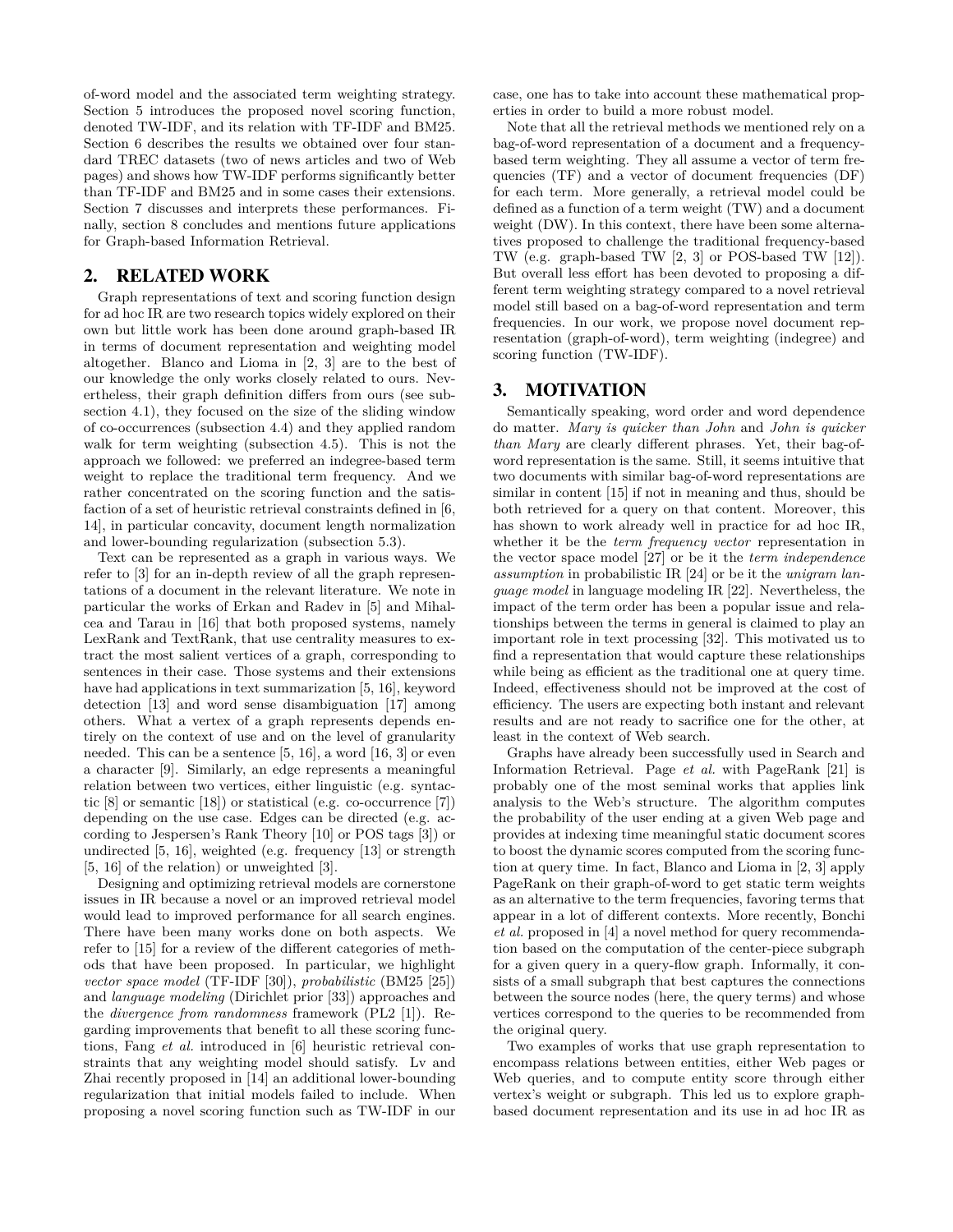an alternative to the traditional techniques that pre-suppose independence of the terms. In the next section, we will present our novel graph-of-word model and its graph term weights as opposed to the classic bag-of-word model and its term frequencies.

# <span id="page-2-0"></span>4. FRAMEWORK

# <span id="page-2-1"></span>4.1 Graph-of-word

We represent a textual document (typically a Web page) as a *graph-of-word* that corresponds to an *unweighted directed graph* whose vertices represent unique terms, whose edges represent co-occurrences between the terms within a fixed-size sliding window and whose edge direction represents term order. We prefer to use *term* rather than *word* because tokenization and feature selection algorithms (such as stopword removal) have already been applied if needed. One could then argue that it is in fact a graph-of-term but we chose this denomination by analogy with the bag-of-word, which is in practice a bag-of-term as well. The underlying assumption is that all the words present in a document have some relationships with the others, modulo a window size, outside of which the relationship is not taken into consideration. This is a statistical approach as it links all cooccurring terms without considering their meaning or function in the text. We shall discuss in the following subsections the choices made in terms of edge direction, edge weight and window size but we will first show how it works in practice.

An example of graph creation is given in Figure [1.](#page-2-2) The source text is an extract of Wikipedia's definition of IR: "Information retrieval is the activity of obtaining information resources relevant to an information need from a collection of information resources"<sup>1</sup> . The text is tokenized, lowercased and parsed. An edge (red arrow) is drawn between a term and the following two (window size set to 3 in this example, red line). A solid arrow represents a new directed edge while a dashed arrow an already existing one in the graph. We only show the edges created from the vertex corresponding to "information" for clarity purposes.



#### <span id="page-2-2"></span>**Figure 1: Example of graph creation from text parsing. Solid arrows represent new directed edges while dashed arrows already existing ones in the graph. The sliding windows in red are of size 3.**

Figure [2](#page-2-3) corresponds to the resulting unweighted directed graph where each vertex represents a unique term and each edge a co-occurrence of the two terms in at least one window of size 3. The graph visualization has been automatically generated using the Kamada-Kawai force-based algorithm [\[11\]](#page-8-23) and the JUNG library [\[19\]](#page-8-24).



<span id="page-2-3"></span>**Figure 2: Example of graph representation of a text: an unweighted directed graph in which an edge indicates at least one directed co-occurrence of the two terms in a window of size 3 in the text.**

# 4.2 Directed vs. undirected graph

Initially, we considered undirected edges following related works [\[5,](#page-8-7) [16,](#page-8-8) [2,](#page-8-3) [3\]](#page-8-4) because an edge captures a co-occurrence of two terms whatever the respective order between them is. Later, we explored edge direction as a way of capturing the natural flow of a text (from left to right, at least in English) as illustrated in Figure [1.](#page-2-2) This seemed like the intuitive way to encompass term order in the graph-of-word model and yields in practice to better results.

Even though the gain was statistically significant (twosided p-value less than 0.05 using the Student's t-test) compared to an undirected graph, the increase in MAP and P@10 was still small (less than a 1%) and the impact of the term order on the graph term weight for ad hoc IR has yet to be proved essential. For other applications like phrasal indexing or document summarization, it may be of more importance. Note that there are graph representations of text that direct the edges according to a grammatical hierarchy such as POS-tagging (e.g. adjectives pointing to nouns pointing to verbs) but those approaches proved empirically to be more expensive (e.g. use of an NLP parser such as  $TreeTagger^2$ ) while not more effective.

# <span id="page-2-4"></span>4.3 Weighted vs. unweighted graph

Initially, we considered both unweighted and weighted edges in the graph. It seemed natural to weight the edges by the number of co-occurrences of the two terms in the text. For instance, in Figure [2,](#page-2-3) the edge from "information" to "resource" could have a weight of 2 to indicate that this context occurs more often (twice in the original text) and thus contains more information a priori. We even tested with

<sup>1</sup>[http://en.wikipedia.org/wiki/Information\\_retrieval](http://en.wikipedia.org/wiki/Information_retrieval)

 $^{2}$ [http://www.cis.uni-muenchen.de/~schmid/.../TreeTagger](http://www.cis.uni-muenchen.de/~schmid/tools/TreeTagger/)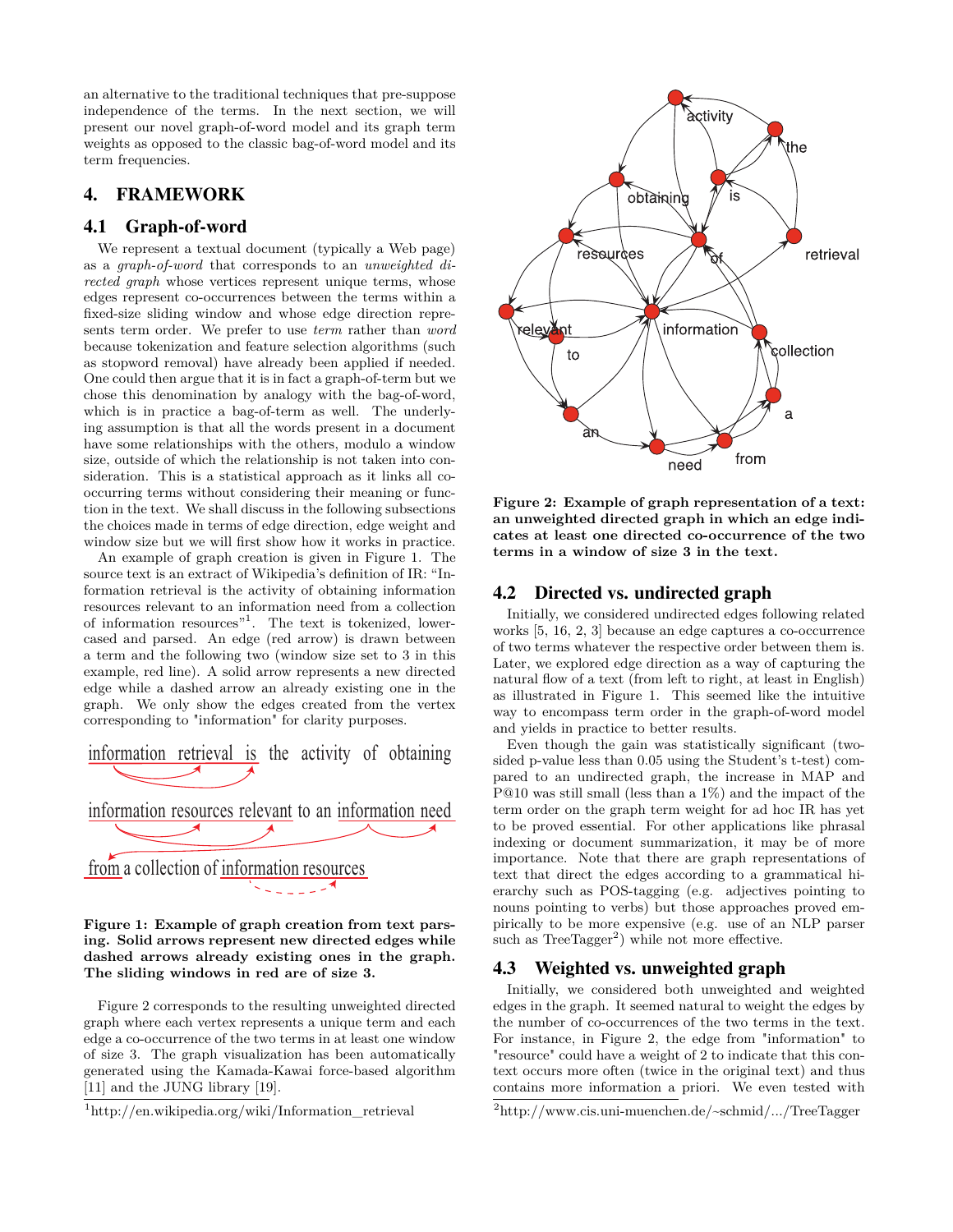boosted weights that depend on the distance between the two terms within the considered sliding window. Indeed, in Figure [1,](#page-2-2) the additional weight of the association "information – resources" should be a priori more important than the one for "information – relevant" in the window "information resources relevant". The closer two terms are, the stronger their relationship should be.

However, in practice, the use of unweighted edges consistently led to better results and that is why we present our graph-of-word as an unweighted graph. We will propose a possible explanation in subsection [7.2](#page-7-1) when discussing future work and extensions of our current model.

#### <span id="page-3-1"></span>4.4 Fixed vs. parameterized window size

Blanco and Lioma in [\[2,](#page-8-3) [3\]](#page-8-4) considered the window size to be yet another parameter of their model. Following their recommendations, the size should range from 6 to 30. In practice, we did not observe a significant improvement between the various values and we set it to a default value of 4. This is less than in their experiments because we are using stopword removal as a preprocessing step and they did not. Hence, this reduces the range of impact of term dependence. We also chose the minimum value for which it is significant since the computational cost in time of the graph creation is linearly proportional to the window size.

Note that the sliding window is moved along the entire document and not at a smaller level like a sentence or a phrase. We did explore this approach using the OpenNLP Sentence  $\text{Detector}^3$  but it did not yield to better results with the cost of using this extra pre-processing on the text.

#### <span id="page-3-2"></span>4.5 Degree-based term weighting

Most of the existing scoring functions such as TF-IDF and BM25 rely on a bag-of word representation of a document and thus, use the term frequency to compute a document score. More generally, as mentioned in section [2,](#page-1-0) we can define a retrieval model as a function based on a term weight (TW) rather than restricting it to a term frequency (TF). Similarly to the weighting models of the classic IR, we can then define TW in the context of a graph-of-word instead of a bag-of-word. It is simply the weight of the vertex corresponding to that particular term instead of its frequency.

Unlike [\[2\]](#page-8-3), we chose to keep the vertex weight definition simple – its degree – and more precisely the indegree for a directed graph. Yet we did evaluate other functions but we will not report the results in section [6](#page-4-0) since they take more time to compute and did not yield to better results in practice. These functions fall into four categories: measures based on the *degree* (connections between a vertex and its neighbors), *closeness* (lengths of the shortest paths between a vertex and the other vertices), *betweenness* (frequency of the vertex on the shortest paths between other vertices) and *eigenvectors* (spectral decomposition of the adjacency matrix). Note that measures such as PageRank, that belongs to the last category, assign a floating-point weight rather than a small integer and that requires some quantization for efficient compression and storage while our degree-based model does not suffer from this shortcoming. This is another reason for us to keep the vertex weight definition simple. It is actually the reason why in classic IR people store the raw term frequency in the inverted index rather than the normalized version used at query time even if this means

computing it every time. There was no mention of this issue in [\[2,](#page-8-3) [3\]](#page-8-4) but we think it does matter. Moreover, the use of PageRank weights did not lead to better results than the degree-based ones.

# 4.6 Term weight indexing

Following PageRank's idea of computing vertices' scores from a graph and storing only those (not the graph structure itself), we only index the term weights and actually replace the term frequencies by them in the inverted index. This allows efficient retrieval at query time. One could argue that we lose some information in the process and it is probably true for other applications such as document summarization or query expansion. But, for the scoring function itself, we only need a term weight that contains more information than the raw term frequency. Since TW is based on the indegree, it already embeds the relationships we wanted to capture with the graph just like PageRank's weights embed the contributions of the other Web pages. It is not excluded that in the future we store the graphs but this is another challenge beyond the scope of the current paper as today's collections consist of millions to billions of documents, that many graphs to index and retrieve efficiently.

# <span id="page-3-0"></span>5. SCORING FUNCTION

We designed our novel scoring function, denoted TW-IDF, by analogy with TF-IDF and BM25. We considered the successive TF normalizations historically applied on raw term frequencies and we used them in the context of graph term weights. We assumed that TW embeds more information than TF while needing the same regularizations.

#### 5.1 Notations

Fang *et al.* introduced in [\[6\]](#page-8-5) and later Lv and Zhai in [\[14\]](#page-8-6) a set of heuristic retrieval constraints for scoring functions in ad hoc IR. In order to satisfy those constraints, one successively applies a set of mathematical functions (TF normalizations) on the raw term frequency (tf). In particular, a *concave function* (TF*<sup>k</sup>* or TF*l*), a *pivoted document length normalization* (TF*p*) and a *lower-bounding regularization* (TF $_{\delta}$ ). Briefly, the use of a concave function allows us to decrease the marginal gain of seeing an additional occurrence of a term inside the same document. Indeed, the change in the score caused by increasing tf from 1 to 2 should be much larger than the one caused by increasing tf from 100 to 101. The pivoted document length normalization takes care of documents of varying length by normalizing by the document length (term frequencies rather than counts) and by pivoting so that the probability of retrieval for longer documents still matches their probability of relevance [\[29\]](#page-8-25). Finally, the lower-bounding regularization ensures the existence of a sufficiently large gap in the score between the presence and absence of a query term even for very long documents where the overall TF component tends to 0, compensating the potential null limit introduced by TF*<sup>p</sup>* [\[14\]](#page-8-6). These functions are defined as follows:

$$
TF_k(t, d) = \frac{(k_1 + 1) \times tf(t, d)}{k_1 + tf(t, d)}
$$
(1)

$$
TF_l(t, d) = 1 + \ln[1 + \ln[t f(t, d)]] \tag{2}
$$

$$
TF_p(t,d) = \frac{tf(t,d)}{1 - b + b \times \frac{|d|}{\text{avdl}}} \tag{3}
$$

<sup>3</sup>[http://opennlp.apache.org/.../opennlp.html](http://opennlp.apache.org/documentation/1.5.3/manual/opennlp.html#tools.sentdetect)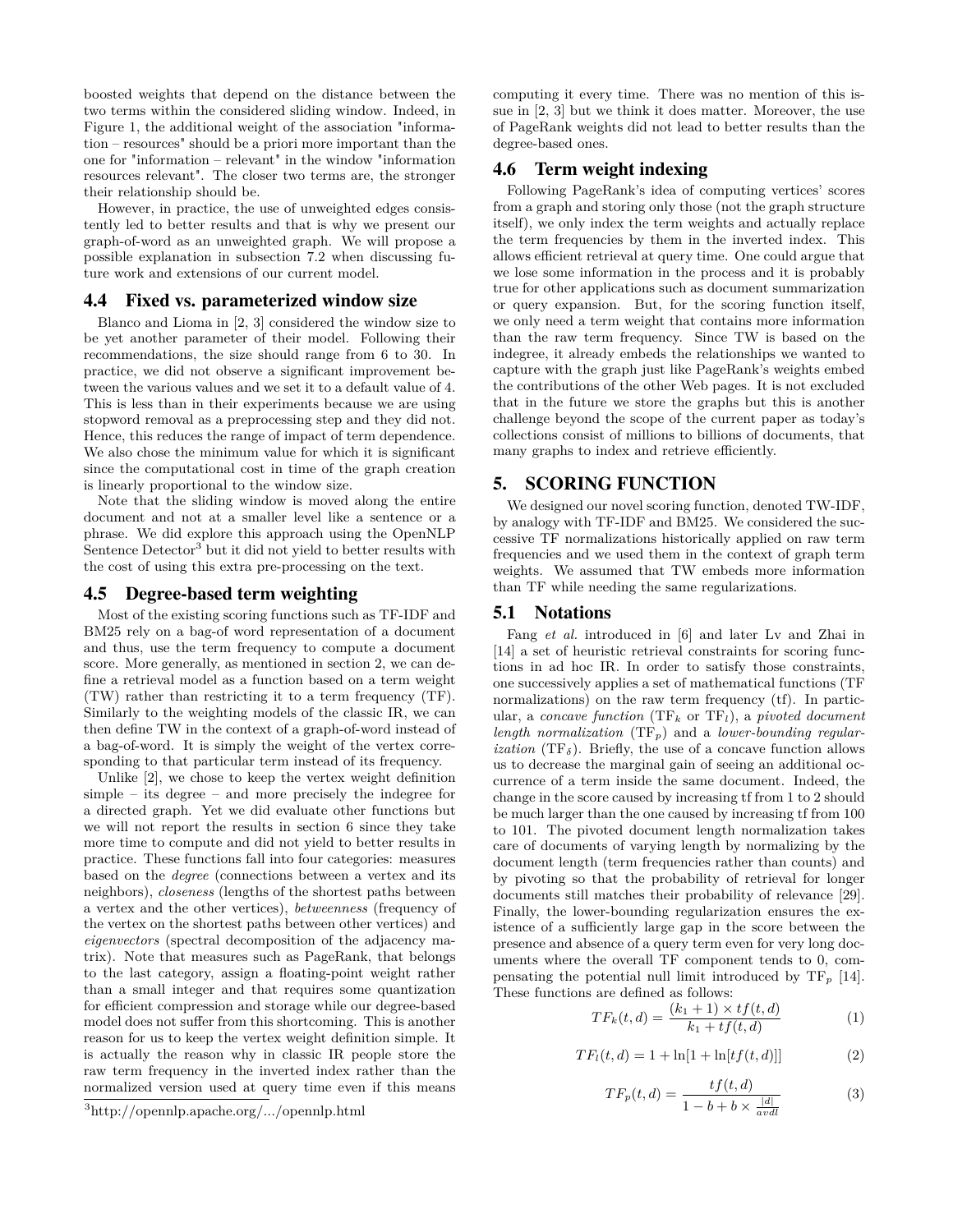$$
TF_{\delta}(t,d) = \begin{cases} tf(t,d) + \delta & \text{if } tf(t,d) > 0\\ 0 & \text{otherwise} \end{cases}
$$
(4)

where  $tf(t, d)$  is the term frequency of the term  $t$  in the document  $d$ ,  $k_1$  is a constant set by default to 1.2 corresponding to the asymptotical maximal gain achievable by multiple occurrences compared to a single occurrence,  $b \in [0, 1]$  the slope parameter of the tilting, |*d*| the document length, *avdl* the average document length across the collection of documents and  $\delta$  the lower-bounding gap set by default to 1.0.

The TF component of a TF×IDF weighting model is then built by composing the functions successively, satisfying overall all the heuristic retrieval constraints as presented in [\[26\]](#page-8-26). The order of composition differs between retrieval models. We will denote hereinafter by  $TF_{pol}$  (=TF<sub>p</sub>  $\circ$  TF<sub>l</sub>) a model that applies the log-based concavity first  $(TF_l)$  and then the pivoted document length normalization (TF*p*) and similarly for other compositions.

# 5.2 TF-IDF and BM25

By TF-IDF, we refer to the TF×IDF weighting model defined in [\[30\]](#page-8-0), often called *pivoted normalization weighting*. The scoring function corresponds to  $TF_{pol}\times IDF$ :

$$
TF\text{-}IDF(t,d) = \frac{1 + \ln[1 + \ln[tf(t,d)]]}{1 - b + b \times \frac{|d|}{\text{avdl}}} \times \log \frac{N+1}{df(t)} \quad (5)
$$

where *b* is set by default to 0.20,  $df(t)$  is the document frequency of term *t* across the collection and *N* the size of the collection.

By BM25, we refer to the scoring function defined in [\[25\]](#page-8-1), often called *Okapi weighting*. It corresponds to TF*<sup>k</sup>*◦*<sup>p</sup>*×IDF when we omit the query frequency normalization. The withindocument scoring function of BM25 is written as follows when using the IDF formula from TF-IDF to avoid negative values, following [\[6\]](#page-8-5):

$$
BM25(t, d) = \frac{(k_1 + 1) \times tf(t, d)}{K + tf(t, d)} \times \log \frac{N + 1}{df(t)}
$$
(6)

where  $K = k_1 \times (1 - b + b \times \frac{|d|}{avdl})$  and *b* set to 0.75.

We will also compare our novel approach to extensions of these two models that take into account the lower-bounding regularization  $(TF_{\delta})$  introduced in [\[14\]](#page-8-6), namely Piv+ (that corresponds to TF*<sup>δ</sup>*◦*p*◦*<sup>l</sup>*×IDF) and BM25+ (TF*<sup>δ</sup>*◦*k*◦*<sup>p</sup>*×IDF).

# <span id="page-4-1"></span>5.3 TW-IDF

By TW-IDF, we refer to our final model  $TW_p \times IDF$  (TW<sub>p</sub>) is defined by analogy with  $TF_p$ :

$$
TW\text{-}IDF(t,d) = \frac{tw(t,d)}{1 - b + b \times \frac{|d|}{avdl}} \times \log \frac{N+1}{df(t)} \tag{7}
$$

where  $tw(t, d)$  is the weight of the vertex associated with the term *t* in the graph-of-word representation of the document *d*. In the experiments of section [6,](#page-4-0) the weight is the indegree. *b* is set to 0.003 and does not require tuning. This constant value consistently produced good results across various collections. Its two orders of magnitude less than TF-IDF  $(0.20)$  and BM25  $(0.75)$  can be explained by the structure of the graph-of-word. Since there is no weight on the edges, the indegree of a vertex does not increase linearly with the document length like the term frequency does: it is incremented only when a new context of occurrence appears. Thus, this requires less tilting (but still some pivoting

as observe empirically, see subsection [6.4](#page-6-1) of the experiments section).

Note that the model does not explicitly include a concave normalization  $(TW_k$  or  $TW_l$ ). In fact, applying such a function worsens sometimes the results. This can be explained by the use of unweighted edges in the graph representation. Recall that the raw term frequency was historically dampened so that the difference between 1 and 2 and 100 and 101 in terms of tf values is much more important for the former. Here, in the context of a graph-of-word, an additional edge is added to the graph only if the context of occurrence for the term is new. This holds the same amount of information whatever the tw value already is. Hence, the absence of such regularization for effectiveness reasons.

Similarly, there is no explicit lower-bounding regularization as well. This can be explained by the two orders of magnitude less for *b*. In the original paper [\[14\]](#page-8-6), it was noted that the pivoted document length normalization could yield to null scores for very long documents (as |*d*| becomes much larger than |*avdl*|). Here, this would happen in TW-IDF for documents a hundred times longer than for TF-IDF or BM25 and there is none in today's collections. Anyway, if this were the case, then it would only require an additional composition with the function TW*<sup>δ</sup>* that we omit for now in the implementation for efficiency reasons.

# <span id="page-4-0"></span>6. EXPERIMENTS

#### <span id="page-4-2"></span>6.1 Datasets and evaluation

We used four standard TREC collections of documents to carry out our experiments: Disks 1&2, Disks 4&5 (minus the Congressional Record), WT10G and .GOV2. Disks 1&2 includes 741,856 news articles from Wall Street Journal (1987-1992), Federal Register (1988-1989), Associated Press (1988-1989 and Information from the Computer Select disks  $(1989-1990)^4$ . Disks 4&5 contains 528,155 news releases from Federal Register (1994), Financial Times (1991-1994), Foreign Broadcast Information Service (1996) and Los An-geles Times (1989-1990)<sup>[4](#page-4-2)</sup>. WT10G consists of 1,692,096 crawled pages from a snapshot of the Web in 1997. .GOV2 corresponds to a crawl of 25,205,179 .gov sites in early 2004. We present in Table [1](#page-4-3) some basic statistics on the datasets. The document length corresponds to the number of terms in a document while the number of unique terms to the number of vertices in its graph-of-word representation. We give the average values per document over the entire collection.

<span id="page-4-3"></span>**Table 1: Statistics on the four TREC datasets used; Disks 4&5 excludes the Congressional Record. The average values are computed per document.**

| Statistic                | Disks $1\&2$ | Disks $4&5$ | WT10G     | .GOV2      |
|--------------------------|--------------|-------------|-----------|------------|
| $\#$ of documents        | 741.856      | 528.155     | 1.692.096 | 25.205.179 |
| $\#$ of unique terms     | 535,001      | 520.423     | 3,135,780 | 15.324.292 |
| average $\#$ of terms    | 237          | 272         | 398       | 645        |
| average $\#$ of vertices | 125          | 157         | 165       | 185        |
| average $\#$ of edges    | 608          | 734         | 901       | 1185       |

For each collection, we used a set of TREC topics (title only to mimic Web queries) and their associated relevance judgments: 51-200 for Disks 1&2 (TREC1-3 Ad Hoc Tasks), 301-450 and 601-700 for Disks 4&5 (TREC 2004 Robust

<sup>4</sup>[http://trec.nist.gov/data/docs\\_eng.html](http://trec.nist.gov/data/docs_eng.html)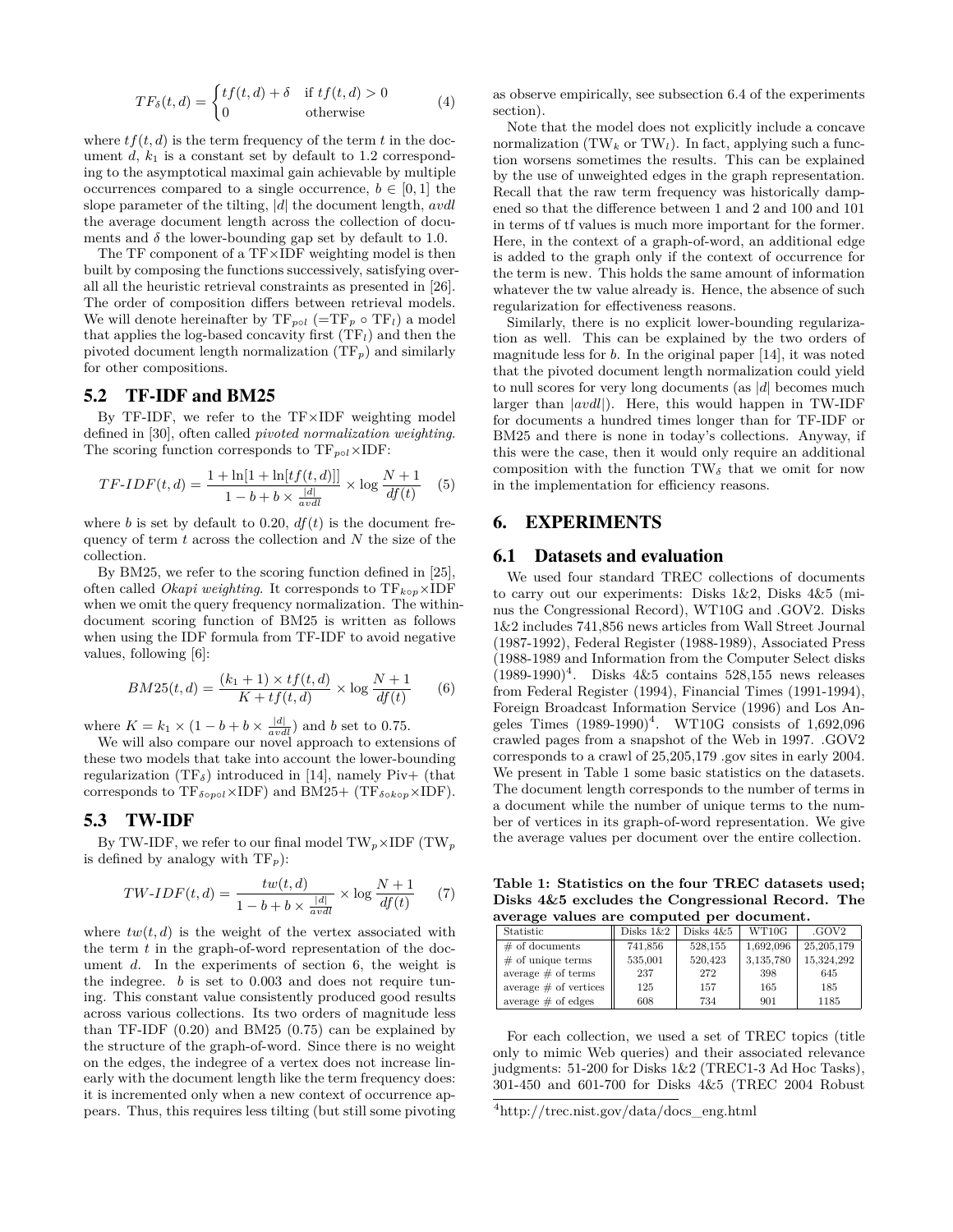<span id="page-5-0"></span>**Table 2: Results for TW vs. TF scoring functions with untuned slope parameter** *b***. Bold font marks the best performance. \* (\*\*) indicates statistical significance at p < 0.05 (0.01) using the Student's t-test with regard** to the baseline ( $TF_{kop}$  or BM25).

| Model            | b     | TREC1-3 Ad Hoc |            | TREC 2004 Robust    |            | TREC9-10 Web |            | TREC 2004-2006 Terabyte |            |
|------------------|-------|----------------|------------|---------------------|------------|--------------|------------|-------------------------|------------|
|                  |       | MAP            | P@10       | MAP                 | P@10       | MAP          | P@10       | MAP                     | P@10       |
| $TF_{pol}$       | 0.20  | 0.1471         | 0.3960     | 0.1797              | 0.3647     | 0.1260       | 0.1875     | 0.1853                  | 0.4913     |
| $TF_{k \circ p}$ | 0.75  | 0.1346         | 0.3533     | 0.2045              | 0.3863     | 0.1702       | 0.2208     | 0.2527                  | 0.5342     |
| TW               | none  | 0.1502         | 0.3662     | 0.1809              | 0.3273     | 0.1430       | 0.1979     | 0.2081                  | 0.5021     |
| $TW_p$           | 0.003 | $0.1576**$     | $0.4040**$ | $0.2190**$          | $0.4133**$ | $0.1946**$   | $0.2479**$ | $0.2828**$              | $0.5407**$ |
| TF-IDF           | 0.20  | 0.1832         | 0.4107     | 0.2132              | 0.4064     | 0.1430       | 0.2271     | 0.2068                  | 0.4973     |
| BM25             | 0.75  | 0.1660         | 0.3700     | 0.2368              | 0.4161     | 0.1870       | 0.2479     | 0.2738                  | 0.5383     |
| TW-IDF           | 0.003 | $0.1973**$     | $0.4148*$  | $0.2403^{\ast\ast}$ | $0.4180*$  | $0.2125**$   | $0.2917**$ | $0.3063**$              | $0.5633**$ |

Track), 451-550 for WT10G (TREC9-10 Web Tracks) and 751-850 for .GOV2 (TREC 2004-2006 Terabyte Tracks).

We evaluated the weighting models over these collections in terms of *Mean Average Precision* (MAP) and *Precision at 10* (P@10) considering only the top-ranked 1000 documents for each run. Our goal is to propose novel scoring functions that improve both metrics. The statistical significance of improvement was assessed using the Student's paired t-test rather than the Wilcoxon signed-rank test following [\[28,](#page-8-27) [31\]](#page-9-2) recommendations for ad hoc IR. We used the R [\[23\]](#page-8-28) implementation for the t-test (t.test {stats}<sup>5</sup>) and the output of the official  $\text{tree\_eval}^6$  tool as input  $(-q$  option to get the Average Precision for each query). We considered two-sided p-values less than 0.05 and 0.01 to reject the null hypothesis.

# 6.2 Platform and models

We used Terrier version 3.5 [\[20\]](#page-8-29) to index, retrieve and evaluate the retrieval models over the TREC collections. We extended the framework to accommodate our graph-based approach (mainly graph creation, indexing of term weight instead of term frequency and novel weighting models such as TW-IDF). We chose the JUNG library [\[19\]](#page-8-24) for graph representation and computation. We used Hadoop 1.0.3 to handle the .GOV2 dataset (426 GB). For all the datasets, the preprocessing steps involved Terrier's built-in stopword removal and Porter's stemming.

We considered four state-of-the-art scoring functions to compare with: TF-IDF, BM25, Piv+ and BM25+. They all use pivoted document length normalization with a slope parameter *b* set by default to 0.20 [\[30\]](#page-8-0) for TF-IDF and its extension Piv+ and 0.75 [\[25\]](#page-8-1) for B25 and its extension BM25+. We will present results with default value for *b* and tuned one using 2-fold cross-validation (up to 4 decimals, odd vs. even topic ids, MAP maximization). For TW-IDF, *b* does not require any tuning and a default value of 0.003 was consistently giving good results across all collections. Regarding the parameter  $\delta$  defined in [\[14\]](#page-8-6) used in the lowerbounding regularization, we did not tune it and used the default value (1.0) suggested in the original paper for both Piv+ and BM25+ [\[14\]](#page-8-6).

# 6.3 Results

We present in Table [2,](#page-5-0) [4,](#page-6-2) [5](#page-7-2) and [6](#page-7-3) the results we obtained for each of the four tasks. We separated standard models (TF-IDF and BM25 in Table [2](#page-5-0) and [5\)](#page-7-2) and extensions (Piv+

and BM25+ in Table [4](#page-6-2) and [6\)](#page-7-3) as well as with untuned slope parameter *b* (Table [2](#page-5-0) and [4\)](#page-6-2) and with tuned one using crossvalidation (Table [5](#page-7-2) and [6\)](#page-7-3). We indicate in Table [3](#page-5-1) the tuned value for *b* that was learnt for each model on each task.

We also indicate each time the results for the TF/TW component only and then for the full model (that takes into account IDF). That way, we can see the impact of TW as an alternative to TF. Statistical significance was computed with regard to the baseline model:  $TF_{\text{kop}}$  and  $TF_{\delta \circ \text{kop}}$  for  $TW_p$ , BM25 and BM25+ for TW-IDF (with tuning in Table [5](#page-7-2) and [6\)](#page-7-3). Note that the results for BM25 in Table [5](#page-7-2) match the ones on the official Terrier website<sup>7</sup>, assuring some reproducibility of the experiments.

**Table 3: Values of slope parameter** *b* **tuned using cross-validation (even vs. odd topic ids).**

<span id="page-5-1"></span>

| Model                                | TREC1-3 | TREC <sub>04</sub> | TREC9-10 | <b>TREC 04-06</b> |
|--------------------------------------|---------|--------------------|----------|-------------------|
|                                      | Ad Hoc  | Robust             | Web      | Terabyte          |
| $TF_{pol}$                           | 0.1100  | 0.0635             | 0.0310   | 0.0340            |
| TF-IDF                               | 0.1000  | 0.0780             | 0.0340   | 0.0350            |
| $TF_{k\circ p}$                      | 0.4180  | 0.3719             | 0.1740   | 0.3910            |
| <b>BM25</b>                          | 0.3600  | 0.3444             | 0.2505   | 0.3900            |
| $TF_{\delta opol}$                   | 0.1548  | 0.0919             | 0.0407   | 0.0430            |
| $Piv+$                               | 0.1510  | 0.0863             | 0.0340   | 0.0400            |
| $\mathrm{TF}_{\delta\circ k\circ p}$ | 0.5170  | 0.3780             | 0.2720   | 0.4120            |
| $BM25+$                              | 0.5510  | 0.3760             | 0.2345   | 0.4150            |

Table [2](#page-5-0) clearly establishes the significant performance of TW-IDF over BM25 (and a fortiori TF-IDF). With tuning of the slope parameter *b* (Table [5\)](#page-7-2), TW-IDF still outperforms BM25 on the Web datasets in terms of MAP. Moreover, tuning of parameters is known to be costly and requires a set of queries with associated relevance judgments. For a new collection of documents without such training set (like most of real-world datasets), TW-IDF appears more robust and should produce better results than BM25.

In Table [4,](#page-6-2) we compare our novel models to extensions of TF-IDF and BM25 recently proposed in [\[14\]](#page-8-6). Again, without tuning, TW<sub>p</sub> and TW-IDF significantly outperform the other models. This shows how well the graph-of-word encompasses concavity, document length normalization and lower-bounding regularization compared to the traditional bag-of-word. This allows our model to require less parameterization and more robustness across collections.

<sup>5</sup>[http://stat.ethz.ch/.../t.test.html](http://stat.ethz.ch/R-manual/R-patched/library/stats/html/t.test.html)

<sup>6</sup>[http://trec.nist.gov/trec\\_eval](http://trec.nist.gov/trec_eval)

<sup>7</sup>[http://terrier.org/docs/v3.5/trec\\_examples.html](http://terrier.org/docs/v3.5/trec_examples.html#paramsettings)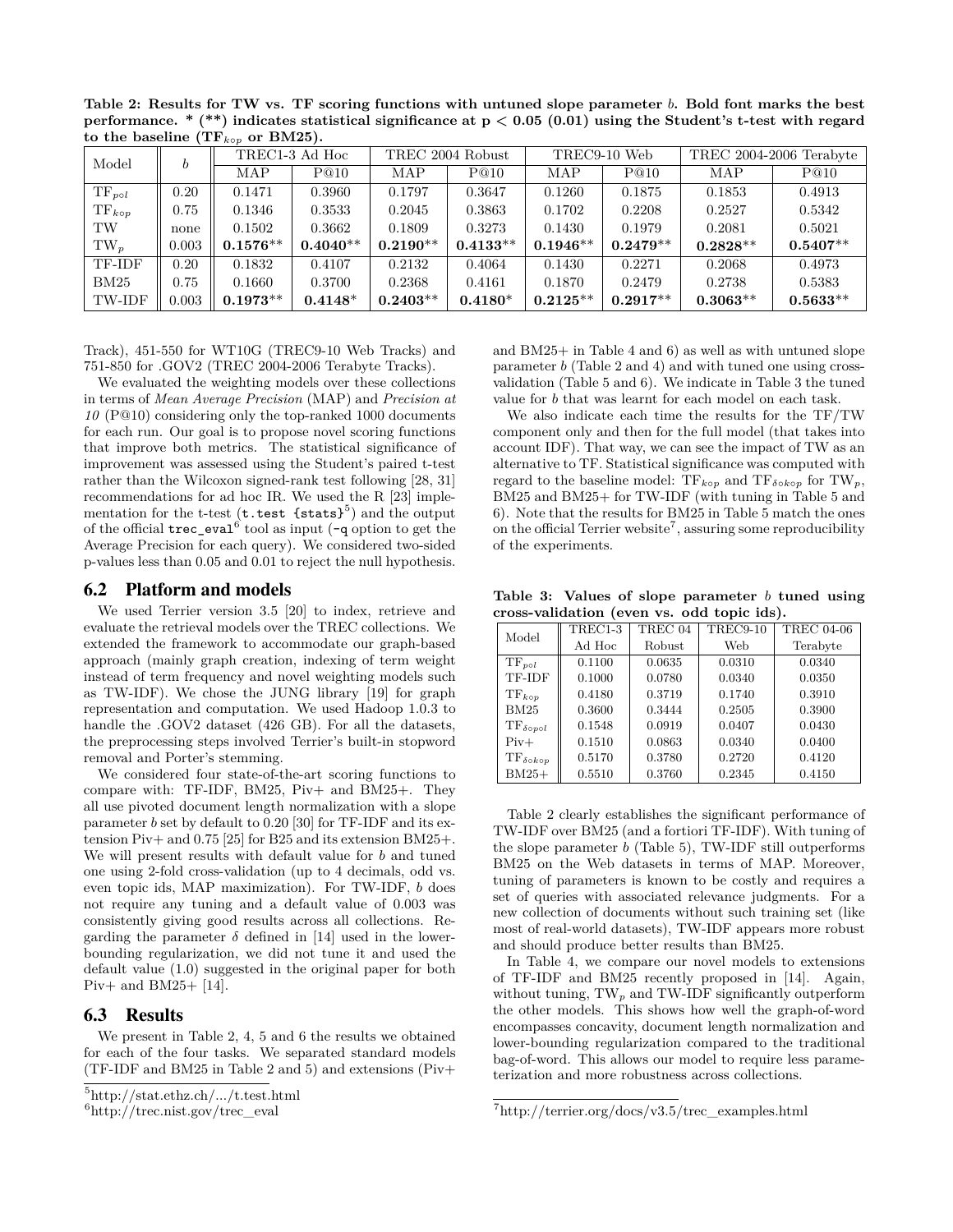<span id="page-6-2"></span>**Table 4: Results for TW vs. TF+ scoring functions with untuned slope parameter** *b***. Bold font marks the best performance. \* (\*\*) indicates statistical significance at p < 0.05 (0.01) using the Student's t-test with regard to the baseline (TF***<sup>δ</sup>*◦*k*◦*<sup>p</sup>* **or BM25+).**

| Model                       | b     | TREC1-3 Ad Hoc      |            | TREC 2004 Robust |            | TREC9-10 Web |            | TREC 2004-2006 Terabyte |            |
|-----------------------------|-------|---------------------|------------|------------------|------------|--------------|------------|-------------------------|------------|
|                             |       | MAP                 | P@10       | MAP              | P@10       | MAP          | P@10       | MAP                     | P@10       |
| $TF_{\delta op \circ l}$    | 0.20  | 0.1470              | 0.3820     | 0.2002           | 0.3876     | 0.1436       | 0.2021     | 0.2055                  | 0.5081     |
| $TF_{\delta\circ k\circ p}$ | 0.75  | 0.1272              | 0.3240     | 0.2165           | 0.3956     | 0.1835       | 0.2354     | 0.2654                  | 0.5369     |
| $TW_p$                      | 0.003 | $0.1576**$          | $0.4040**$ | $0.2190*$        | $0.4133**$ | $0.1946**$   | $0.2479**$ | $0.2828**$              | $0.5407**$ |
| $Piv+$                      | 0.20  | 0.1825              | 0.3813     | 0.2368           | 0.4157     | 0.1643       | 0.2438     | 0.2293                  | 0.5047     |
| $BM25+$                     | 0.75  | 0.1558              | 0.3207     | 0.2466           | 0.4145     | 0.2026       | 0.2521     | 0.2830                  | 0.5383     |
| TW-IDF                      | 0.003 | $0.1973^{\ast\ast}$ | $0.4148**$ | 0.2403           | $0.4180*$  | $0.2125**$   | $0.2917**$ | $0.3063**$              | $0.5633**$ |

In all fairness, we reported in Table [6](#page-7-3) results for tuned Piv+ and BM25+. These are the only cases where TW-IDF performed similarly. One has to take into consideration that we are challenging a well-established model with a novel approach and in this last case, tuned state-of-the-art scoring functions. We shall see in section [7](#page-6-0) our next ideas to further improve TW-IDF.

In Table [2,](#page-5-0) we also indicate TW that corresponds to a raw term weight without document length normalization. Surprisingly, it is already beating  $TF_{pol}$ , the TF component of TF-IDF. This was one of our early models and this finding encouraged us to pursue further and develop TW-IDF.

#### <span id="page-6-1"></span>6.4 Likelihood of relevance/retrieval

We mentioned in subsection [5.3](#page-4-1) that, *in principle*, TW-IDF should include an explicit regularization over the document length like most of the traditional scoring functions such as TF-IDF or BM25. Now we turn to seeking empirical evidence to see if this is the case in *practice*. We already witnessed in the experiments that TW*<sup>p</sup>* was giving much better results than the raw TW in terms of MAP and P@10.

Following Singhal et al.'s finding that a good scoring function should retrieve documents of all lengths with similar chances to their probability of relevance [\[29\]](#page-8-25), we compared the retrieval pattern of TW-IDF (with and without regularization) against the relevance pattern extracted from the golden judgments. We followed the binning analysis strategy proposed in [\[29\]](#page-8-25) and plotted in Figure [3](#page-6-3) the three patterns against all document lengths on WT10G. This was developed in R with the bin size set to 5000 and the x-axis with logarithmic scale like in [\[14\]](#page-8-6). We also plotted the retrieval patterns of TF-IDF, Piv+, BM25 and BM25+ (with the tuned slope parameter *b* from Table [5](#page-7-2) and [6\)](#page-7-3).

The plot shows that TW-IDF without document length normalization ( $b = 0$ , blue curve, square cross points) favors more than it should longer documents and less than it should shorter documents, thus requiring pivoting and tilting  $(b = 0.003,$  blue curve, triangle point down points). This empirically confirms our previous analysis that TW-IDF needs document length normalization. The plot also shows clearly that TW-IDF with pivoted document length normalization matches better the likelihood of relevance (black curve, circle points) than any other retrieval functions, even BM25+ (green curve, diamond points) that was specifically designed to overcome the over-penalization for very long documents compared to BM25 (green curve, cross points) as introduced in [\[14\]](#page-8-6). This is yet another advantage of our scoring function TW-IDF in terms of robustness against varying document lengths.



<span id="page-6-3"></span>**Figure 3: Comparison of retrieval and relevance patterns against all document lengths for various retrieval models on WT10G.**

# <span id="page-6-0"></span>7. DISCUSSION AND FUTURE WORK

The proposed scoring function – TW-IDF – based on a graph-of-word representation of a document showed in practice to produce better results than TF-IDF and BM25, based on a bag-of-word representation. Moreover, it offers several advantages: no parameter tuning nor lower-bounding normalization are required due to a constant and small value for the slope parameter  $b(0.003)$  and a better robustness against varying document lengths. In the next subsections, we shall interpret this performance and discuss future work.

#### 7.1 Number of different contexts of occurrence

Experiments showed that TW is a valid alternative to TF. TW corresponds to the indegree of a term in the graph-ofword. Since it is an unweighted graph, this means that the term weight represents the number of different contexts in which a term occurs inside a document, whatever the frequency of each context is. Rather than an overall concave term frequency, this only takes into account unique contexts of occurrence of a term and this seems to be more relevant to search. Recall that the raw term frequency was historically dampened to decrease the marginal gain of incrementing the tf value as it increases. Here, in the context of our graph representation, an additional edge is added only if the context is new. This holds the same amount of information whatever the tw value already is. This is an important find-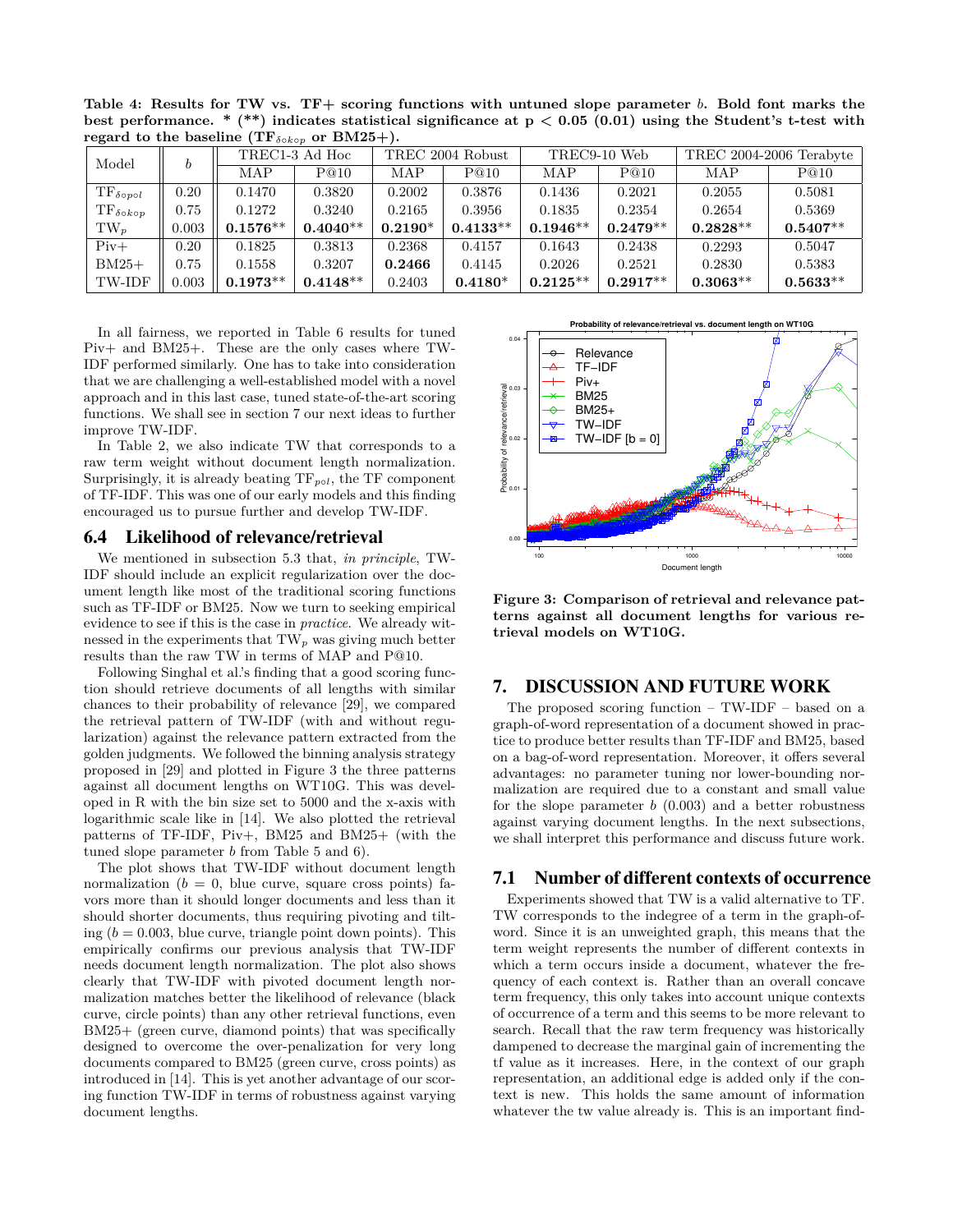**Table 5: Results for TW vs. TF scoring functions with tuned slope parameter** *b* **using cross-validation. Bold font marks the best performance. \* (\*\*) indicates statistical significance at p < 0.05 (0.01) using the Student's t-test with regard to the baseline (TF** $_{kop}$  or BM25).

<span id="page-7-2"></span>

| Model            | b     | TREC1-3 Ad Hoc |        | TREC 2004 Robust |        | TREC9-10 Web |        | TREC 2004-2006 Terabyte |        |
|------------------|-------|----------------|--------|------------------|--------|--------------|--------|-------------------------|--------|
|                  |       | MAP            | P@10   | MAP              | P@10   | MAP          | P@10   | MAP                     | P@10   |
| $TF_{pol}$       | tuned | 0.1555         | 0.4167 | 0.1946           | 0.3867 | 0.1847       | 0.2729 | 0.2336                  | 0.5611 |
| $TF_{k \circ p}$ | tuned | 0.1521         | 0.3767 | 0.2176           | 0.4145 | 0.1915       | 0.2583 | 0.2807                  | 0.5785 |
| $TW_p$           | 0.003 | $0.1576*$      | 0.4040 | $0.2190*$        | 0.4133 | $0.1946**$   | 0.2479 | $0.2828**$              | 0.5407 |
| TF-IDF           | tuned | 0.1936         | 0.4340 | 0.2261           | 0.4193 | 0.2031       | 0.2854 | 0.2589                  | 0.5732 |
| BM25             | tuned | 0.1893         | 0.4080 | 0.2502           | 0.4382 | 0.2104       | 0.3210 | 0.3046                  | 0.5899 |
| TW-IDF           | 0.003 | $0.1973*$      | 0.4148 | 0.2403           | 0.4120 | $0.2125*$    | 0.2917 | $0.3063*$               | 0.5633 |

**Table 6: Results for TW vs. TF+ scoring functions with tuned slope parameter** *b* **using cross-validation. Bold font marks the best performance. \* (\*\*) indicates statistical significance at p < 0.05 (0.01) using the Student's t-test with regard to the baseline (TF** $_{\delta\circ k\circ p}$  or BM25+).

<span id="page-7-3"></span>

| Model                       | b     | TREC1-3 Ad Hoc |            | TREC 2004 Robust |        | TREC9-10 Web |            | TREC 2004-2006 Terabyte |        |
|-----------------------------|-------|----------------|------------|------------------|--------|--------------|------------|-------------------------|--------|
|                             |       | MAP            | P@10       | MAP              | P@10   | MAP          | P@10       | MAP                     | P@10   |
| $TF_{\delta opol}$          | tuned | 0.1481         | 0.3873     | 0.2082           | 0.4036 | 0.1949       | 0.2729     | 0.2463                  | 0.5658 |
| $TF_{\delta\circ k\circ p}$ | tuned | 0.1319         | 0.3240     | 0.2246           | 0.4185 | 0.1997       | 0.2708     | 0.2894                  | 0.5758 |
| $TW_p$                      | 0.003 | $0.1576**$     | $0.4040**$ | 0.2190           | 0.4133 | 0.1946       | 0.2479     | 0.2828                  | 0.5407 |
| $Piv+$                      | tuned | 0.1841         | 0.3840     | 0.2436           | 0.4229 | 0.2117       | 0.2875     | 0.2667                  | 0.5725 |
| $BM25+$                     | tuned | 0.1603         | 0.3340     | 0.2547           | 0.4349 | 0.2169       | 0.2771     | 0.3085                  | 0.5906 |
| TW-IDF                      | 0.003 | $0.1973**$     | $0.4148**$ | 0.2403           | 0.4120 | 0.2125       | $0.2917**$ | 0.3063                  | 0.5633 |

ing and to the best of our knowledge, this interpretation of the graph-of-word model has never been reported before.

# <span id="page-7-1"></span>7.2 Normalized weighted graph

As explained in subsection [4.3,](#page-2-4) experiments showed that the proposed framework works better at the moment without weights on the edges and this is why we reported our best performances with an unweighted graph in section [6.](#page-4-0) Intuitively, the edge weight could be the number of times the two terms co-occur. Then, the term weight would be the weighted degree. The main problem with that approach is the normalizations to apply, namely concavity and document length normalization. Similarly to the issues arising when summing the tf values in TF-IDF, the aggregation of raw edge weights leads to unbounded tw values and results in a poor overall scoring function. Because the tw value already includes this artifact when considering a simple weighted degree, it is too late to compensate it when computing the document-term score at query time. This second layer of normalizations should occur before tw is computed and thus a priori before the indexing. This is beyond the scope of the paper and should be investigated in future work. In particular, a parameterized normalization would involve the tuning at query time of a parameter set at indexing time.

# 7.3 TW-IDW

Through the graph-of-word representation, we challenged the *term independence assumption* made behind the bag-ofword model and proposed TW as an alternative to TF. In ad hoc IR and more generally in text mining, there is actually another assumption made: the *document independence assumption*. We commonly assume that each document in a collection is independent of one another. In particular, when computing the *document frequency* used in IDF, we consider the collection as a *bag-of-document*. In the context

of a search engine, taking into account relations between documents could improve search and user experience by providing more diversity among the top results for instance. In future work, we might explore as well a *graph-of-document* representation of a collection and propose TW-IDW as an alternative to TF-IDF. Defining the *document weight* of a term in the context of a graph is a research issue in itself and is beyond the scope of this paper.

# <span id="page-7-0"></span>8. CONCLUSIONS

In this paper, we introduced novel document representation (graph-of-word) and retrieval model (TW-IDF) for ad hoc IR. Questioning the *term independence assumption* behind the traditional bag-of-word model, we proposed a different representation of a document that captures the relationships between the terms using an unweighted directed graph of terms. From this graph, we extract at indexing time meaningful term weights (TW) that replace traditional term frequencies (TF) and from which we define a novel scoring function, namely TW-IDF by analogy with TF-IDF. This approach led to a retrieval model that consistently and significantly outperforms BM25 and in some cases its extension BM25+ on various standard TREC datasets. In particular, experiments showed that counting the number of different contexts in which a term occurs inside a document is more effective and relevant to search than considering an overall concave term frequency in the context of Information Retrieval, a finding that has never been reported before to the best of our knowledge.

Future work might involve refining our graph-of-word model with weighted edges or proposing a scoring function (TW-IDW) that challenges the *document independence assumption* or applying this novel approach to other applications such as document summarization and phrasal indexing in the context of ad hoc IR.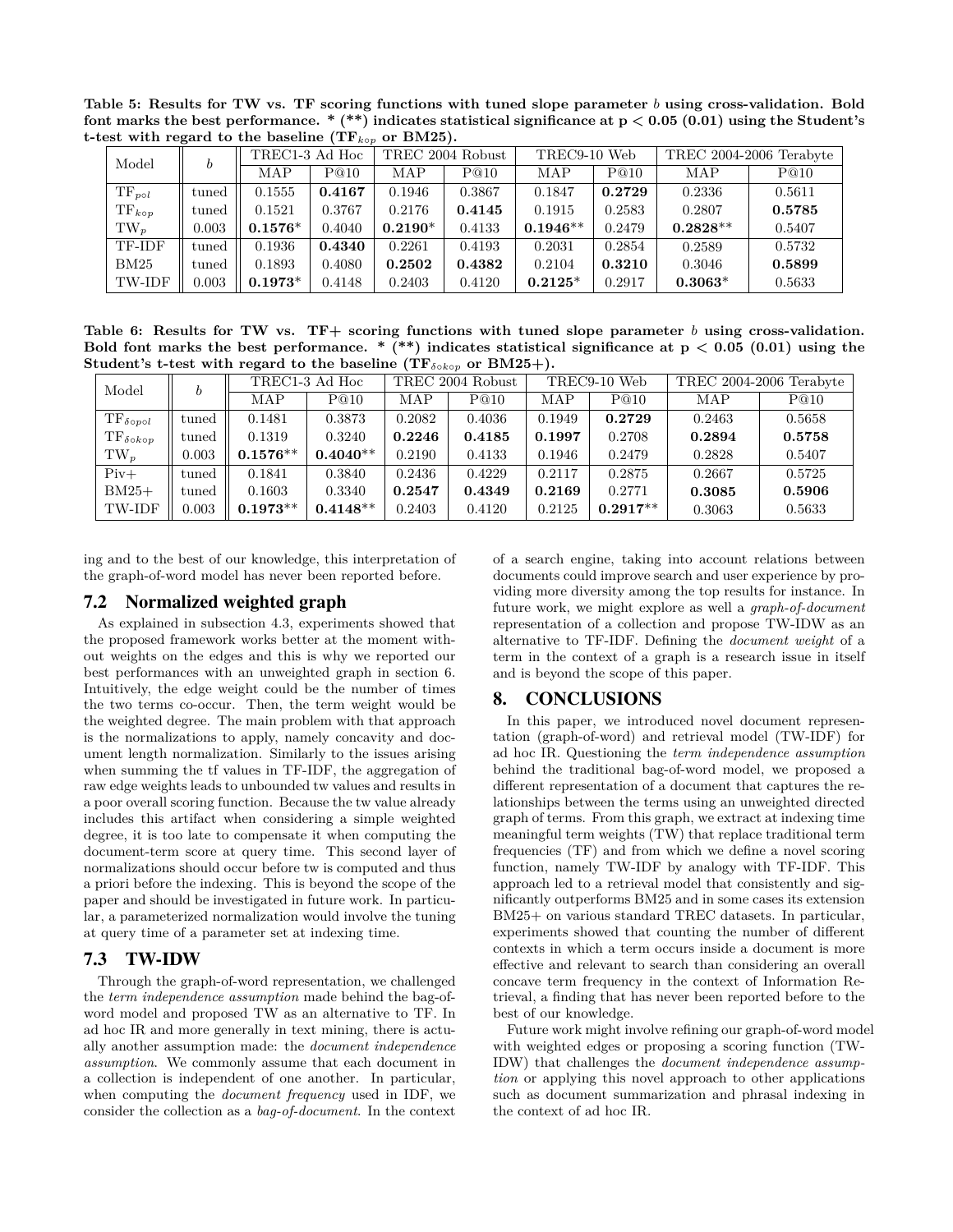# 9. ACKNOWLEDGMENTS

We thank the anonymous reviewers for their useful feedbacks. This material is based upon work supported by the French DIGITEO Chair grant LEVETONE.

#### <span id="page-8-2"></span>10. REFERENCES

- [1] G. Amati and C. J. Van Rijsbergen. Probabilistic models of information retrieval based on measuring the divergence from randomness. *ACM Transactions on Information Systems*, 20(4):357–389, Oct. 2002.
- <span id="page-8-3"></span>[2] R. Blanco and C. Lioma. Random walk term weighting for information retrieval. In *Proceedings of the 30th annual international ACM SIGIR conference on Research and development in information retrieval*, SIGIR '07, page 829–830, 2007.
- <span id="page-8-4"></span>[3] R. Blanco and C. Lioma. Graph-based term weighting for information retrieval. *Information Retrieval*, 15(1):54–92, Feb. 2012.
- <span id="page-8-22"></span>[4] F. Bonchi, R. Perego, F. Silvestri, H. Vahabi, and R. Venturini. Efficient query recommendations in the long tail via center-piece subgraphs. In *Proceedings of the 35th annual international ACM SIGIR conference on Research and development in information retrieval*, SIGIR '12, page 345–354, 2012.
- <span id="page-8-7"></span>[5] G. Erkan and D. R. Radev. LexRank: graph-based lexical centrality as salience in text summarization. *Journal of Artificial Intelligence Research*, 22(1):457–479, July 2004.
- <span id="page-8-5"></span>[6] H. Fang, T. Tao, and C. Zhai. A formal study of information retrieval heuristics. In *Proceedings of the 27th annual international ACM SIGIR conference on Research and development in information retrieval*, SIGIR '04, page 49–56, 2004.
- <span id="page-8-14"></span>[7] R. Ferrer i Cancho and R. Solé. The small world of human language. *Proceedings of The Royal Society of London. Series B, Biological Sciences*, 268:2261–2266, 2001.
- <span id="page-8-12"></span>[8] R. Ferrer i Cancho, R. Solé, and R. Köhler. Patterns in syntactic dependency networks. *Physical Review E*, 69(5):051915, 2004.
- <span id="page-8-11"></span>[9] G. Giannakopoulos, V. Karkaletsis, G. Vouros, and P. Stamatopoulos. Summarization system evaluation revisited: N-gram graphs. *ACM Transactions on Speech and Language Processing*, 5(3):5:1–5:39, Oct. 2008.
- <span id="page-8-15"></span>[10] O. Jespersen. *The Philosophy of Grammar*. Allen and Unwin, 1929.
- <span id="page-8-23"></span>[11] T. Kamada and S. Kawai. An algorithm for drawing general undirected graphs. *Information Processing Letters*, 31(1):7–15, Apr. 1989.
- <span id="page-8-17"></span>[12] C. Lioma and R. Blanco. Part of speech based term weighting for information retrieval. In *Proceedings of the 31st European Conference on Information Retrieval*, ECIR '09, page 412–423. Springer-Verlag, 2009.
- <span id="page-8-9"></span>[13] J. Liu, J. Wang, and C. Wang. A text network representation model. In *Proceedings of the 5th International Conference on Fuzzy Systems and Knowledge Discovery*, volume 4 of *FSKD '08*, page 150–154. IEEE Computer Society, 2008.
- <span id="page-8-6"></span>[14] Y. Lv and C. Zhai. Lower-bounding term frequency normalization. In *Proceedings of the 20th ACM*

*international conference on Information and knowledge management*, CIKM '11, page 7–16, 2011.

- <span id="page-8-16"></span>[15] C. D. Manning, P. Raghavan, and H. Schütze. *Introduction to Information Retrieval*. Cambridge University Press, 2008.
- <span id="page-8-8"></span>[16] R. Mihalcea and P. Tarau. TextRank: bringing order into texts. In *Proceedings of Empirical Methods in Natural Language Processing*, EMNLP '04, 2004.
- <span id="page-8-10"></span>[17] R. Mihalcea, P. Tarau, and E. Figa. PageRank on semantic networks, with application to word sense disambiguation. In *Proceedings of the 20th international conference on Computational Linguistics*, COLING '04. ACL, 2004.
- <span id="page-8-13"></span>[18] A. E. Motter, A. P. S. de Moura, Y.-C. Lai, and P. Dasgupta. Topology of the conceptual network of language. *Physical Review E*, 65(6):065102, 2002.
- <span id="page-8-24"></span>[19] J. O'Madadhain, D. Fisher, S. White, P. Smyth, and Y. Boey. Analysis and visualization of network data using JUNG. *Journal of Statistical Software*, 10(2):1–35, 2005.
- <span id="page-8-29"></span>[20] I. Ounis, G. Amati, V. Plachouras, B. He, C. Macdonald, and C. Lioma. Terrier: A high performance and scalable information retrieval platform. In *Proceedings of ACM SIGIR'06 Workshop on Open Source Information Retrieval (OSIR 2006)*, SIGIR '06, 2006.
- <span id="page-8-21"></span>[21] L. Page, S. Brin, R. Motwani, and T. Winograd. The PageRank citation ranking: Bringing order to the web. Technical report, Stanford University, 1999.
- <span id="page-8-20"></span>[22] J. M. Ponte and W. B. Croft. A language modeling approach to information retrieval. In *Proceedings of the 21st annual international ACM SIGIR conference on Research and development in information retrieval*, SIGIR '98, page 275–281, 1998.
- <span id="page-8-28"></span>[23] R Core Team. R: A language and environment for statistical computing, 2012. ISBN 3-900051-07-0.
- <span id="page-8-19"></span>[24] S. E. Robertson and K. Spärck Jones. Relevance weighting of search terms. *Journal of the American Society for Information Science*, 27(3):129–146, 1976.
- <span id="page-8-1"></span>[25] S. E. Robertson, S. Walker, K. Spärck Jones, M. Hancock-Beaulieu, and M. Gatford. Okapi at TREC-3. In *Proceedings of the 3rd Text REtrieval Conference*, TREC-3, page 109–126, 1994.
- <span id="page-8-26"></span>[26] F. Rousseau and M. Vazirgiannis. Composition of TF Normalizations: New Insights on Scoring Functions for Ad Hoc IR. In *Proceedings of the 36th annual international ACM SIGIR conference on Research and development in information retrieval*, SIGIR '13, 2013.
- <span id="page-8-18"></span>[27] G. Salton, A. Wong, and C. S. Yang. A vector space model for automatic indexing. *Communications of the ACM*, 18(11):613–620, 1975.
- <span id="page-8-27"></span>[28] M. Sanderson and J. Zobel. Information retrieval system evaluation: effort, sensitivity, and reliability. In *Proceedings of the 28th annual international ACM SIGIR conference on Research and development in information retrieval*, SIGIR '05, page 162–169, 2005.
- <span id="page-8-25"></span><span id="page-8-0"></span>[29] A. Singhal, C. Buckley, and M. Mitra. Pivoted document length normalization. In *Proceedings of the 19th annual international ACM SIGIR conference on Research and development in information retrieval*, SIGIR '96, page 21–29, 1996.